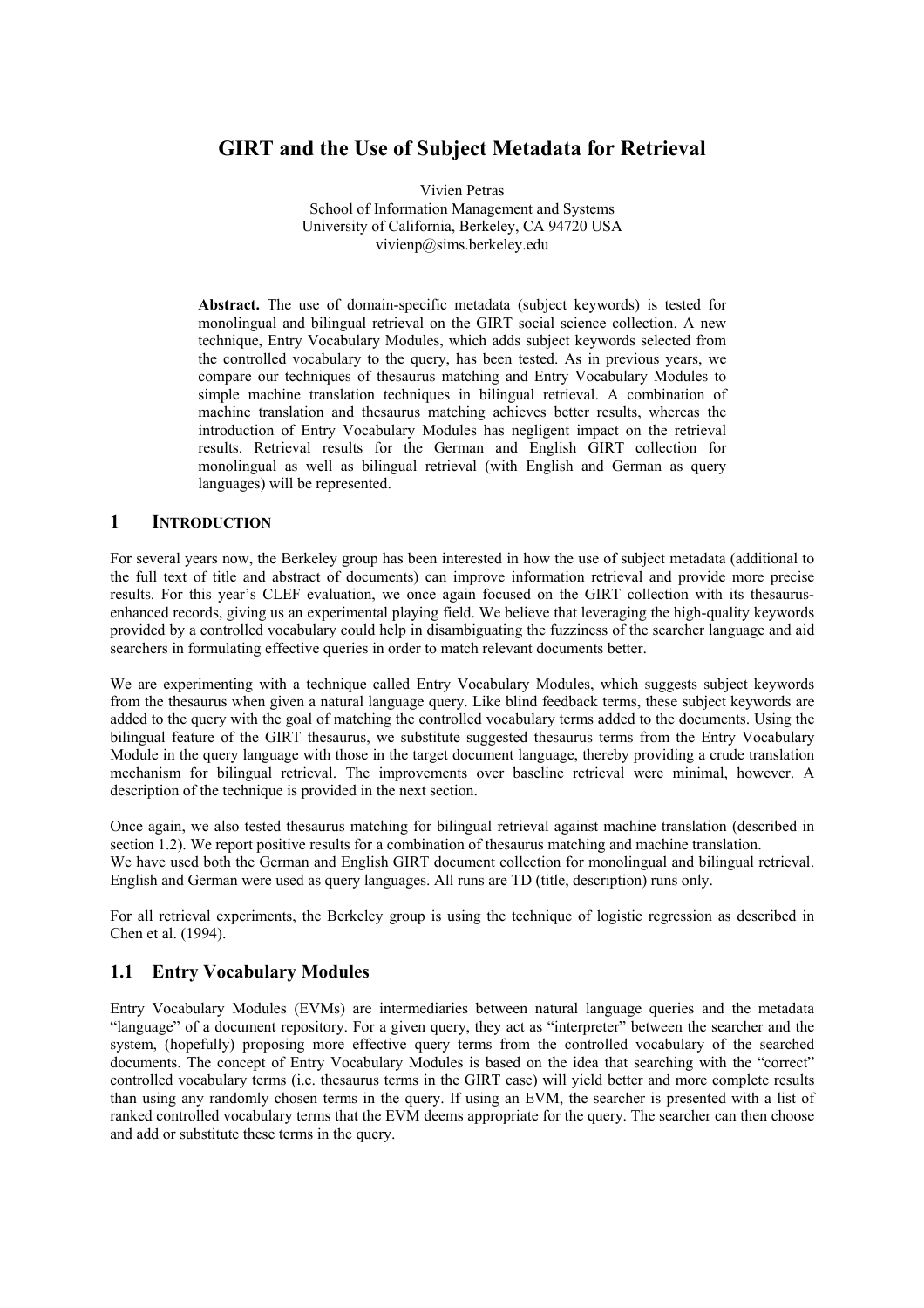An Entry Vocabulary Module is created by building a dictionary of associations between terms and phrases of titles, authors, and / or abstracts of existing documents and the controlled vocabulary. A likelihood ratio statistic is used to measure the association between these and to predict which metadata terms best mirror the topic represented by the searcher's search vocabulary. The methodology of constructing Entry Vocabulary Indexes has been described in detail by Plaunt and Norgard (1998), and Gey et al. (1999).

As the basic technique, a lexical collocation process between document words and controlled vocabulary terms is used. If words co-occur with a higher than random frequency, there exists a likelihood that they are strongly associated. The idea is that the stronger an association between the occurrence of two or more words (document word and controlled vocabulary term), the more likely it is that the collocation is meaningful. If an Entry Vocabulary Module is used to predict metadata vocabulary terms for a document, the association weights for document term and metadata term pairs are combined by adding them. By choosing the highest value of the added weights, the probability of relevance for metadata terms for a whole document can be determined.

For the GIRT experiments, we created an EVM for each of the English and German collections using the titles and abstracts and the controlled vocabulary terms. We then automatically added the top ranked terms to the query in the same way we would add blind feedback terms to a query. This leaves out the manual selection process where a searcher selects appropriate terms counting on the prediction that an EVM will rank the "best" or most effective controlled vocabulary terms first. Although the controlled vocabulary terms seem to represent the content of the query, the retrieval results didn't improve. More analysis is necessary to find the reason.

Using EVMs to add query terms automatically carries the risk of distorting the query and misrepresenting the content by putting to much weight on more ineffective query terms. Below is an example of the top 10 suggested controlled vocabulary terms from the German EVM for GIRT query number 2. We input the title and description of the query.

 $\langle$ num $>$  102 $\langle$ /num $>$ <DE-title> Deregulierung des Strommarktes </DE-title> <DE-desc> Finde Dokumente, die über die Deregulierung in der Elektrizitätswirtschaft berichten. </DE-desc>

 $\langle cv \rangle$ Deregulierung  $\langle cv \rangle$ <cv>Flexibilität </cv> <cv>Elektrizitätswirtschaft </cv>  $<$ cv>Arbeitsmarkt  $<$ /cv> <cv>Telekommunikation </cv> <cv>Wettbewerb </cv>  $\langle cv \rangle$ Ordnungspolitik  $\langle cv \rangle$  $<$ cv>Privatisierung  $<$ /cv>  $\langle cv \rangle$ Wirtschaftspolitik  $\langle cv \rangle$ <cv>Elektrizität </cv>

Although some controlled vocabulary terms are wrongly suggested (e.g. Arbeitsmarkt), these terms could be specific enough to add more information to the query and not distort the original sense of the query. Following however is an example from the English EVM for GIRT where the EVM doesn't necessarily suggest "wrong" controlled vocabulary terms but also doesn't seem to add much valuable content to the query.

 $\langle$ num $>$  114 $\langle$ num $>$ <EN-title> Illegal Employment in Germany </EN-title> <EN-desc> Find documents reporting on illicit work in the Federal Republic of Germany. </EN-desc>  $<$ cv>labor market  $<$ /cv>

 $\langle cv \rangle$  federal republic of germany  $\langle cv \rangle$  $\langle cv \rangle$ labor market policy  $\langle cv \rangle$  $\langle cv \rangle$ unemployment  $\langle cv \rangle$  $\langle cv \rangle$  employment policy  $\langle cv \rangle$  $\langle cv \rangle$ new bundeslaender  $\langle cv \rangle$  $\langle cv \rangle$  employment trend  $\langle cv \rangle$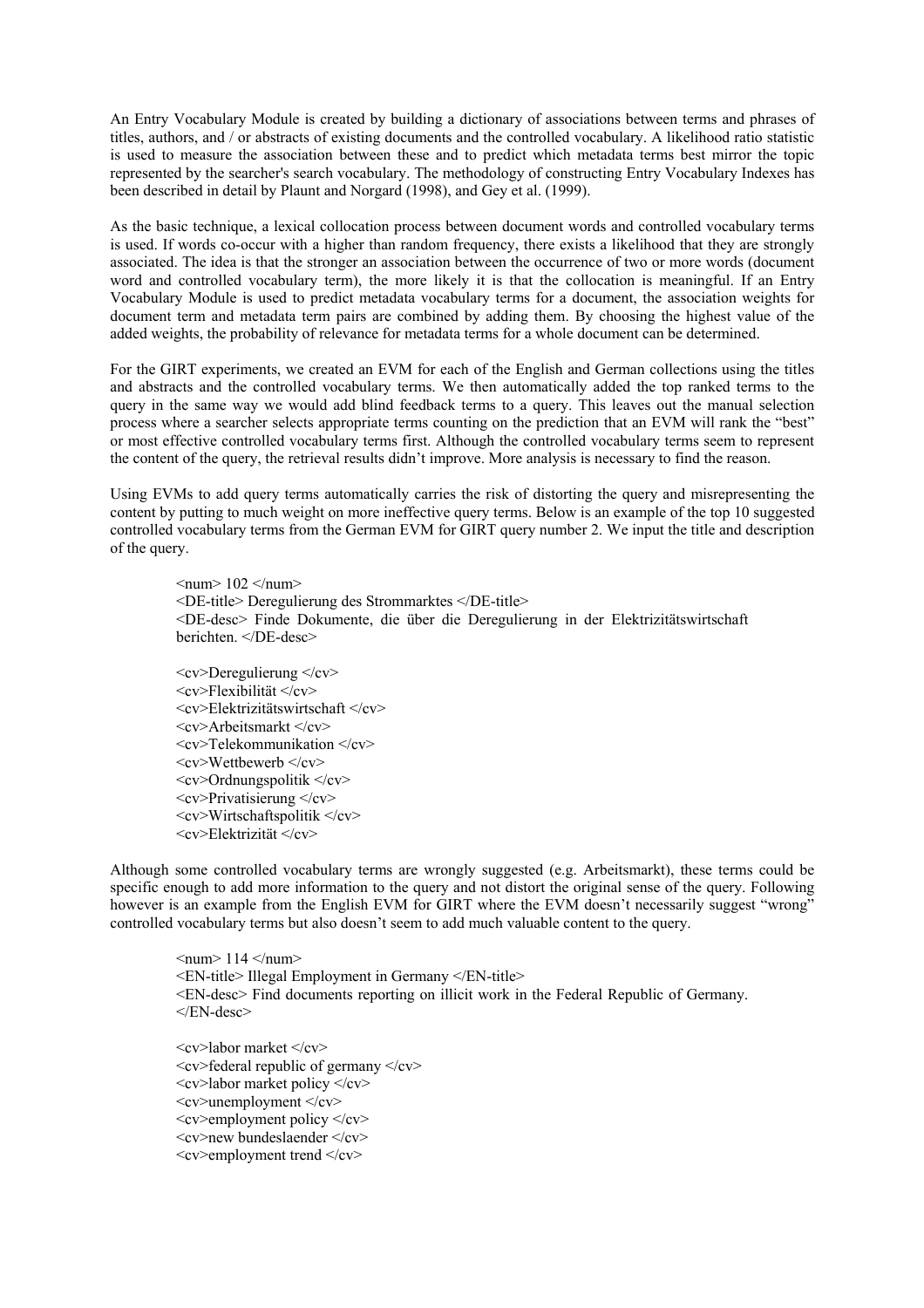<cv>employment </cv>  $\langle cv \rangle$  effect on employment  $\langle cv \rangle$ <cv>old bundeslaender </cv>

The controlled vocabulary term "Federal Republic of Germany" occurs over 60,000 times in the collection and "Labor Market" and "Unemployment" over 4,000 times respectively. Adding these words is not discriminating for the search at all, just the opposite.

More analysis is necessary to find a more selective way of adding controlled vocabulary terms, maybe based on distribution measures within the document collection and appropriate fit with the query. It might be possible that EVMs cannot be used in a completely automatic manner (adding terms without manual pre-selection).

### **1.2 Thesaurus Matching**

We have been experimenting with thesaurus matching for three years and yielded astonishingly good results. Thesaurus matching is a translation technique where the query is first split into words and phrases (the longest possible phrase is chosen). Secondly, these words and phrases are looked up in the thesaurus that is provided with the GIRT collection and, if found, substituted with the target language terms from the thesaurus. Words and phrases that cannot be translated (not found in the thesaurus) are kept in the original language. For a more detailed description of the technique, see Petras et al. (2002) and for a discussion of efficiency and advantages and disadvantages, see our paper from last year (Petras et al., 2003).

Thesaurus matching is in essence leveraging the high-quality translations of controlled vocabulary terms in multilingual thesauri. The GIRT thesaurus provides a controlled vocabulary in English, German and Russian. We experimented with thesaurus matching from German to English and from English to German and achieved comparable results to machine translation.

Although thesaurus matching relies only on the exact terms and phrases as they appear in the query, enough seem to be found to achieve a reasonable representation of the query content in controlled vocabulary terms. Even though Entry Vocabulary Modules also represent the query content in controlled vocabulary terms, adding them to the query instead of substituting query terms with them doesn't yield as noticeable results in bilingual retrieval. This might have several reasons, among them the number of added terms, the preciseness and distinctiveness of the chosen terms and the size of the controlled vocabulary (how many records contain the same controlled vocabulary term and how effective is adding a controlled vocabulary term).

### **1.3 The GIRT collection**

The GIRT collection (German Indexing and Retrieval Test database) consists of 151,319 documents containing titles, abstracts and controlled vocabulary terms in the social science domain. The GIRT controlled vocabulary terms are based on the Thesaurus for the Social Sciences (Schott, 2000) and are provided in German, English and Russian.

In 2003, two parallel GIRT corpora were made available: (1) German GIRT 4 contains document fields with German text, and (2) English GIRT 4 contains the translations of these fields into English. Although these corpora are described as parallel, they are not identical.

Both collections contain 151,319 records, but the English collection contains only 26,058 abstracts (ca. one out of six records) whereas the German collection contains 145,941 - providing an abstract for almost all documents. Consequently, the German collection contains more terms per record to search on. The English corpus has 1,535,445 controlled vocabulary terms (7064 unique phrases) and 301,257 classification codes (159 unique phrases) assigned. The German corpus has 1,535,582 controlled vocabulary terms (7154 unique phrases) and 300,115 classification codes (158 unique phrases) assigned. On average, 10 controlled vocabulary terms and 2 classification codes have been assigned to each document.

Controlled vocabulary terms and classification codes are not uniformly distributed. For example, the top 12 most often assigned controlled vocabulary terms for both corpora make up about half of the number of assigned terms. Whereas the distribution of controlled vocabulary terms has no impact on the thesaurus matching technique, it influences the performance of the statistical association technique for Entry Vocabulary Modules, i.e. skews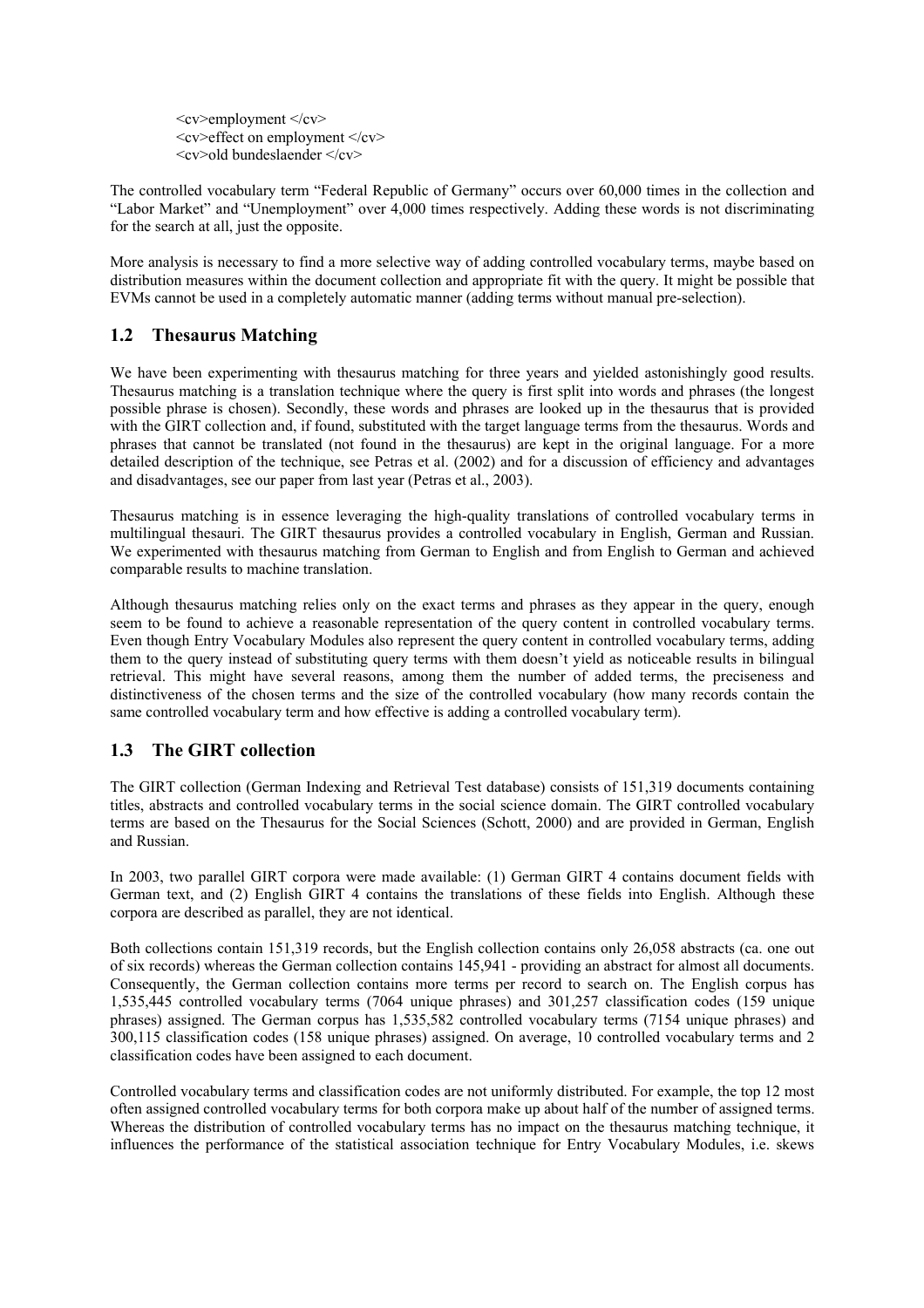towards more often assigned terms. For this year's experiments, we haven't made efforts to normalize the data to ensure optimal training of the EVMs, which is a next step.

### **2 GIRT RETRIEVAL EXPERIMENTS**

### **2.1 GIRT Monolingual**

For GIRT monolingual retrieval, six runs for each language are presented, five of which were official runs. We compared two ways of using controlled vocabulary terms provided by the EVMs and submitted one official run for each.

We submitted the required run against a GIRT document index without the added thesaurus terms. For both languages, this was the run with the lowest average precision. However, the English run is much worse than the German (both in the first column of tables 1 and 2), demonstrating the effect of added keywords to documents when a lot of the abstracts are missing (see section 1.3 for a small analysis of the GIRT collections).

As a baseline, a run against the full document collection (including thesaurus and classification terms) without additional query keywords was used (second column of both tables 1 and 2). This baseline run was only minimally surpassed by the EVM-enhanced runs, yielding an average precision of 0.4150 for German and 0.3834 for English respectively.

The first method of adding controlled vocabulary terms to the query was used in official runs BKGRMLGG2 and BKGRMLEE2 for German and English respectively. The top three ranked suggested thesaurus terms from the Entry Vocabulary Modules (one for German and one for English) were added to the title and description of the query. The added terms were then down weighted by half as compared to title and description terms in retrieval. In columns 3-5 of tables 1 and 2, retrieval runs adding one, three and five controlled vocabulary terms suggested by an EVM are compared.

The second method of utilizing EVMs was used in official runs BKGRMLGG1 and BKGRMLEE1. Whereas the terms from the title and description of the query were run against a full document index, the added thesaurus terms were run against a special index consisting of the controlled vocabulary terms added to the documents only. The results of these two runs were then merged by comparing values of the probability rank provided by our logistic regression retrieval algorithm. For both German and English, this merging yielded worse results than the baseline run indicating that the run against the index with thesaurus terms only distorted results. The thesaurus terms alone might not have enough distinctive power to discriminate against irrelevant documents.

### **2.1.1 German Monolingual**

For all runs against the German GIRT collection, we used our decompounding procedure to split German compound words into individual terms in both the documents and the queries. The procedure is described in Chen & Gey (2004). We also used a German stopword list and a stemmer in retrieval.

Additionally, we used our blind feedback algorithm for all runs except BKGRMLGG1 to improve performance. The blind feedback algorithm assumes the top 20 documents as relevant and selects 30 terms from these documents to add to the query. Using the decompounding procedure and our blind feedback algorithm usually increases the performance anywhere between 10 and 30%.

Table 1 summarizes the results for the German monolingual runs. The best run was adding 5 EVM-suggested thesaurus terms and then down weighting them in retrieval.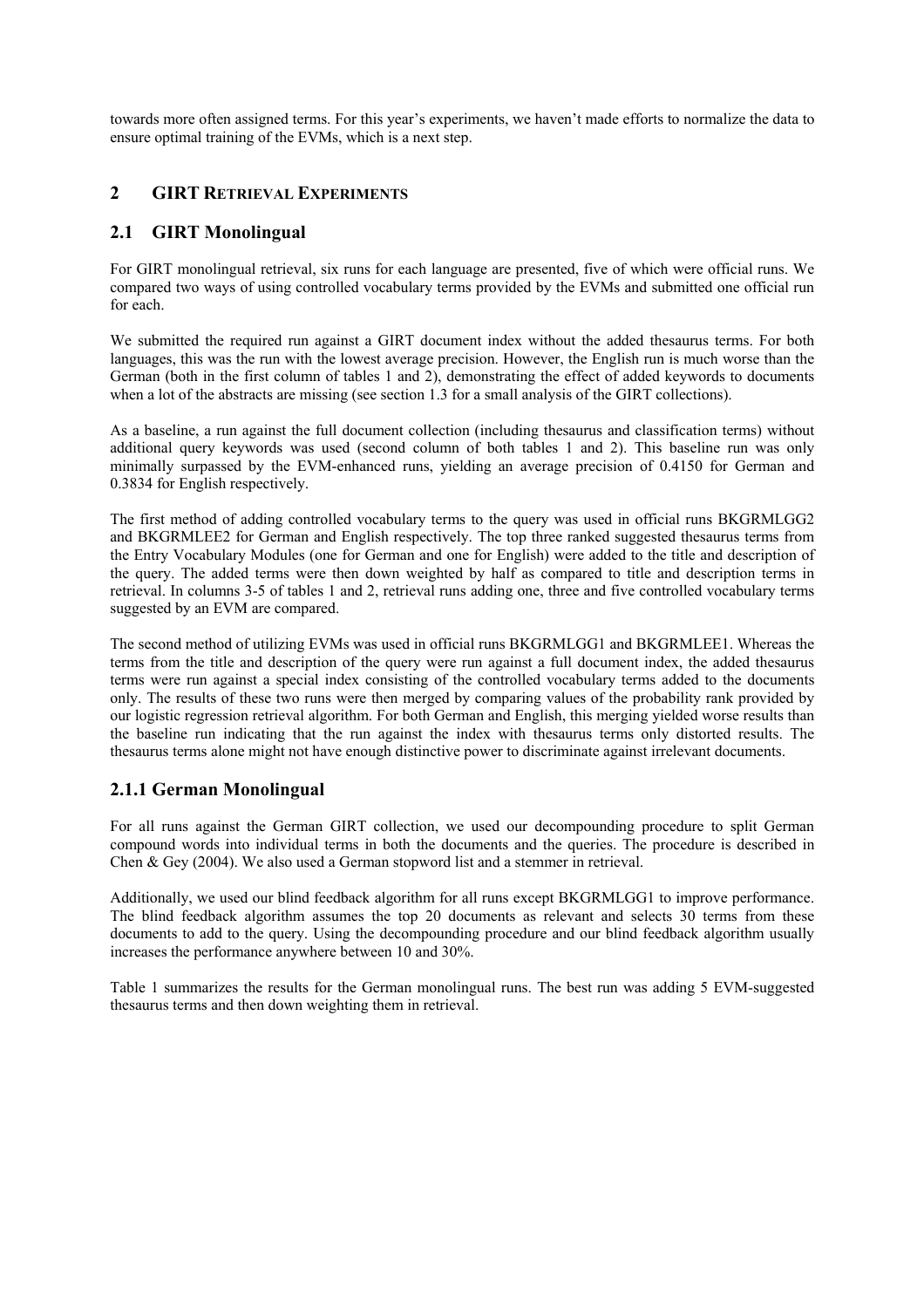|           | <b>BKGRMLGG0</b>                         |                 |                                    | <b>BKGRMLGG2</b>                   |                                    | <b>BKGRMLGG1</b>                         |
|-----------|------------------------------------------|-----------------|------------------------------------|------------------------------------|------------------------------------|------------------------------------------|
|           | document index<br>w/o thesaurus<br>terms | baseline<br>run | TD terms are<br>weighted<br>double | TD terms are<br>weighted<br>double | TD terms are<br>weighted<br>double | CV terms against<br>separate CV<br>index |
| Recall at |                                          | TD only         | TD + 1 CV<br>term                  | $TD + 3 CV$<br>terms               | $TD + 5 CV$<br>terms               | <b>TD &amp; 3 CV</b><br>terms            |
| 0.00      | 0.7878                                   | 0.7273          | 0.7442                             | 0.7843                             | 0.8021                             | 0.7290                                   |
| 0.10      | 0.6154                                   | 0.6587          | 0.6436                             | 0.6725                             | 0.6995                             | 0.6666                                   |
| 0.20      | 0.5695                                   | 0.6025          | 0.5995                             | 0.6268                             | 0.6510                             | 0.6101                                   |
| 0.30      | 0.5124                                   | 0.5584          | 0.5557                             | 0.5703                             | 0.5815                             | 0.5631                                   |
| 0.40      | 0.4070                                   | 0.5033          | 0.5021                             | 0.4921                             | 0.4943                             | 0.5038                                   |
| 0.50      | 0.3631                                   | 0.4457          | 0.4418                             | 0.4505                             | 0.4588                             | 0.4206                                   |
| 0.60      | 0.3049                                   | 0.3841          | 0.3714                             | 0.3835                             | 0.3790                             | 0.3728                                   |
| 0.70      | 0.2554                                   | 0.3093          | 0.2924                             | 0.2960                             | 0.2968                             | 0.2958                                   |
| 0.80      | 0.2003                                   | 0.2509          | 0.2360                             | 0.2287                             | 0.2350                             | 0.2324                                   |
| 0.90      | 0.1450                                   | 0.1723          | 0.1640                             | 0.1614                             | 0.1523                             | 0.1579                                   |
| 1.00      | 0.0424                                   | 0.0525          | 0.0500                             | 0.0678                             | 0.0631                             | 0.0604                                   |
| Average   | 0.3706                                   | 0.4150          | 0.4079                             | 0.4177                             | 0.4280                             | 0.4102                                   |

Table 1. GIRT German Monolingual

### **2.1.2 English Monolingual**

For all runs against the English GIRT collection, an English stopword list and stemmer were used. We also used our blind feedback algorithm for all runs except BKGRMLEE1.

The best run in this series was adding one EVM-suggested thesaurus term and down weighting it in retrieval. It is still unclear how many added thesaurus terms might be best, especially since this seems to differ between the German and English collection.

|           |                                          |                 |                                    | <b>BKGRMLEE2</b>                   |                                    | <b>BKGRMLEE1</b>                         |
|-----------|------------------------------------------|-----------------|------------------------------------|------------------------------------|------------------------------------|------------------------------------------|
|           | document index<br>w/o thesaurus<br>terms | baseline<br>run | TD terms are<br>weighted<br>double | TD terms are<br>weighted<br>double | TD terms are<br>weighted<br>double | CV terms<br>against separate<br>CV index |
| Recall at |                                          | TD only         | $TD + 1 CV$<br>term                | $TD + 3 CV$<br>terms               | $TD + 5 CV$<br>terms               | TD & 3 CV terms                          |
| 0.00      | 0.6794                                   | 0.7610          | 0.7660                             | 0.7767                             | 0.7757                             | 0.7644                                   |
| 0.10      | 0.4263                                   | 0.5943          | 0.6368                             | 0.6488                             | 0.6017                             | 0.6066                                   |
| 0.20      | 0.3664                                   | 0.5029          | 0.5319                             | 0.5271                             | 0.4868                             | 0.5131                                   |
| 0.30      | 0.2979                                   | 0.4660          | 0.4895                             | 0.4882                             | 0.4348                             | 0.4577                                   |
| 0.40      | 0.2429                                   | 0.4400          | 0.4705                             | 0.4516                             | 0.3907                             | 0.4205                                   |
| 0.50      | 0.2160                                   | 0.3858          | 0.4045                             | 0.3936                             | 0.3396                             | 0.3830                                   |
| 0.60      | 0.1687                                   | 0.3487          | 0.3599                             | 0.3486                             | 0.2882                             | 0.3415                                   |
| 0.70      | 0.1136                                   | 0.2972          | 0.3078                             | 0.2933                             | 0.2256                             | 0.2752                                   |
| 0.80      | 0.0381                                   | 0.2423          | 0.2548                             | 0.2275                             | 0.1779                             | 0.2173                                   |
| 0.90      | 0.0085                                   | 0.1788          | 0.1753                             | 0.1592                             | 0.1383                             | 0.1619                                   |
| 1.00      | 0.0013                                   | 0.0630          | 0.0584                             | 0.0593                             | 0.0629                             | 0.0495                                   |
| Average   | 0.2131                                   | 0.3834          | 0.3985                             | 0.3908                             | 0.3445                             | 0.3732                                   |

Table 2. GIRT English Monolingual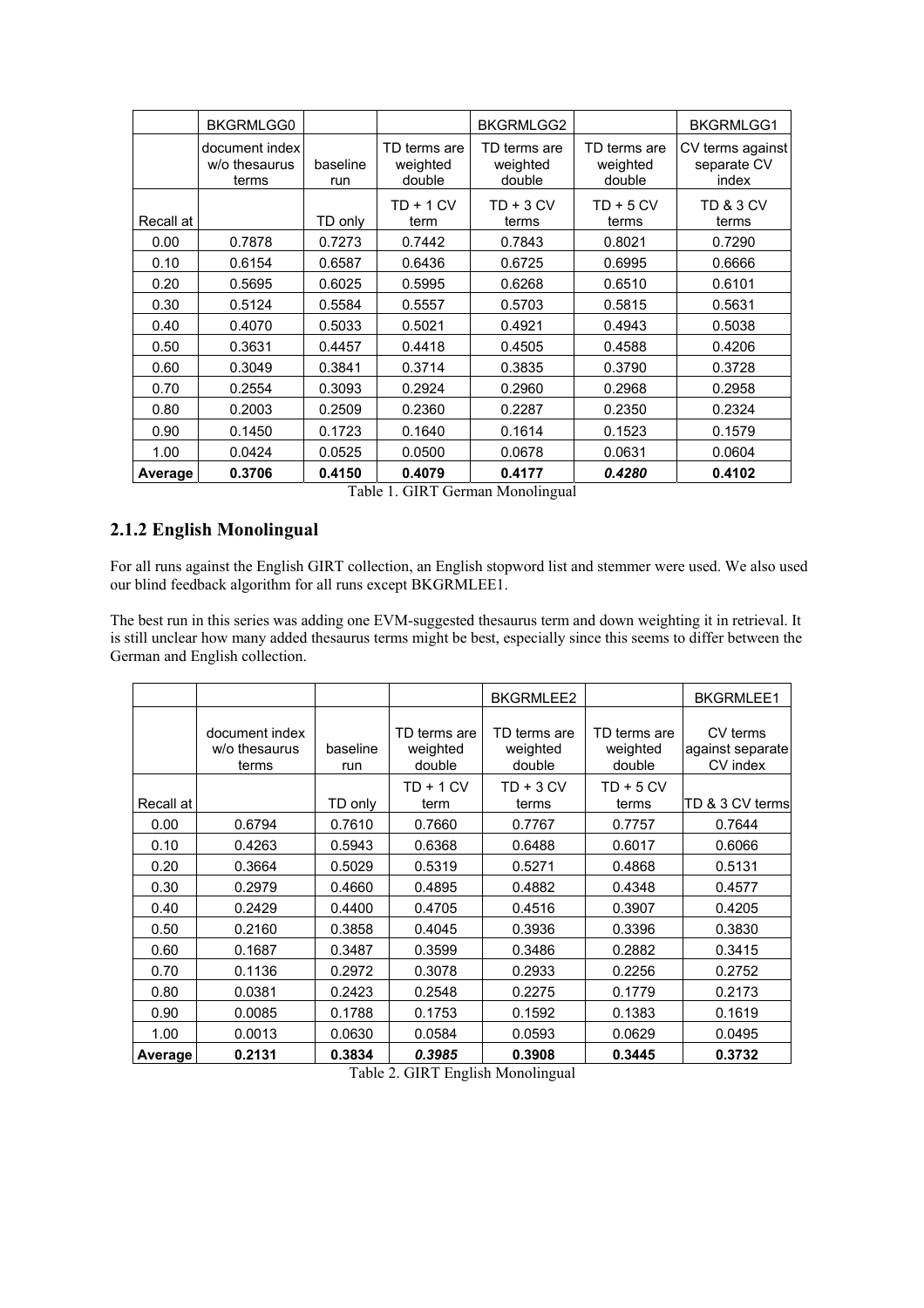## **2.2 GIRT Bilingual**

For GIRT bilingual retrieval, 8 runs for each language are presented, 10 of which were official runs (5 for each language). For bilingual retrieval, we compared the behavior of machine translation, thesaurus matching, EVMs (suggesting controlled vocabulary terms and substituting them with their target language equivalent) and any combination of these.

The best bilingual runs rival the monolingual runs in average precision with one German  $\rightarrow$  English run (BKGRBLGE1) marginally outperforming all English monolingual runs.

Last year, we compared the Systran and L & H Power Translator against each other with L & H alone performing better on both English  $\rightarrow$  German and German  $\rightarrow$  English translations than Systran or the combination of both. All translations of the query title and description were therefore undertaken with the L & H Power Translator only.

Both machine translation (L & H Power Translator) and thesaurus matching performed equally well. However, the combination of machine translation and thesaurus matching (coupling the translated title and description from machine translation and thesaurus matching and then down weighting terms that are duplicates) achieved even better results. All three runs can be compared in the first 3 column of tables 3 and 4. The combination runs were official runs (BKGRBLEG1 and BKGRBLGE1). The combined run outperforms all other runs in the German  $\rightarrow$  English series and is second best in the English  $\rightarrow$  German series.

Thesaurus matching outperforms a run composed of 5 translated thesaurus terms suggested by an EVM. This is not surprising since 5 terms or phrases seem not enough for effective retrieval. It remains to be seen whether a higher number of suggested terms could achieve comparable results or deteriorate because of increasing impreciseness of query words.

Official runs BKGRBLEG2, BKGRBLEG5, BKGRBLGE2 and BKGRBLGE5 combined machine translation provided by L & H and 5 or 3 EVM-suggested thesaurus terms respectively.

Runs BKGRBLEG4 and BKGRBLGE4 combined thesaurus matching and 5 EVM-suggested thesaurus terms.

The last 2 columns of tables 3 and 4 show combination runs of machine translation, thesaurus matching and EVM-suggested thesaurus terms, BKGRBLEG3 and BKGRBLGE3 were official runs.

|           |        |        |            |             |             | BKGRBLEG1 BKGRBLEG5 BKGRBLEG2 BKGRBLEG4 |            | BKGRBLEG3     |
|-----------|--------|--------|------------|-------------|-------------|-----------------------------------------|------------|---------------|
|           |        |        |            |             |             |                                         | $MT +$     |               |
|           |        |        |            |             |             | Thes. Matchl                            | Thes.      | $MT + Thes$ . |
|           |        | Thes.  | MT + Thes. | $MT + 3 CV$ | $MT + 5 CV$ | + 5 CV                                  | Match $+3$ | Match $+5$    |
| Recall at | МT     | Match  | Match      | terms       | terms       | terms                                   | CV terms   | CV terms      |
| 0.00      | 0.6825 | 0.6238 | 0.7751     | 0.6956      | 0.7021      | 0.7012                                  | 0.7787     | 0.7912        |
| 0.10      | 0.5517 | 0.5167 | 0.6637     | 0.5552      | 0.5792      | 0.5362                                  | 0.6620     | 0.6590        |
| 0.20      | 0.4848 | 0.4659 | 0.5711     | 0.5033      | 0.5259      | 0.4752                                  | 0.5969     | 0.5735        |
| 0.30      | 0.4025 | 0.4234 | 0.5137     | 0.4612      | 0.4606      | 0.4178                                  | 0.5384     | 0.5126        |
| 0.40      | 0.3531 | 0.3952 | 0.4597     | 0.3961      | 0.3593      | 0.3141                                  | 0.4568     | 0.4028        |
| 0.50      | 0.3182 | 0.3685 | 0.4100     | 0.3435      | 0.2995      | 0.2869                                  | 0.3990     | 0.3601        |
| 0.60      | 0.2727 | 0.3114 | 0.3404     | 0.2635      | 0.2516      | 0.2372                                  | 0.3330     | 0.2998        |
| 0.70      | 0.2309 | 0.2522 | 0.2693     | 0.2055      | 0.2010      | 0.1945                                  | 0.2673     | 0.2430        |
| 0.80      | 0.1659 | 0.1991 | 0.1962     | 0.1541      | 0.1352      | 0.1484                                  | 0.1990     | 0.1757        |
| 0.90      | 0.1069 | 0.1209 | 0.1296     | 0.0719      | 0.0775      | 0.0833                                  | 0.1254     | 0.1138        |
| 1.00      | 0.0220 | 0.0177 | 0.0482     | 0.0219      | 0.0218      | 0.0167                                  | 0.0519     | 0.0307        |
| Average   | 0.3146 | 0.3287 | 0.3868     | 0.3224      | 0.3176      | 0.2964                                  | 0.3871     | 0.3641        |

### **2.2.1 Bilingual English**  $\rightarrow$  **German**

Table 3. GIRT English  $\rightarrow$  German Bilingual